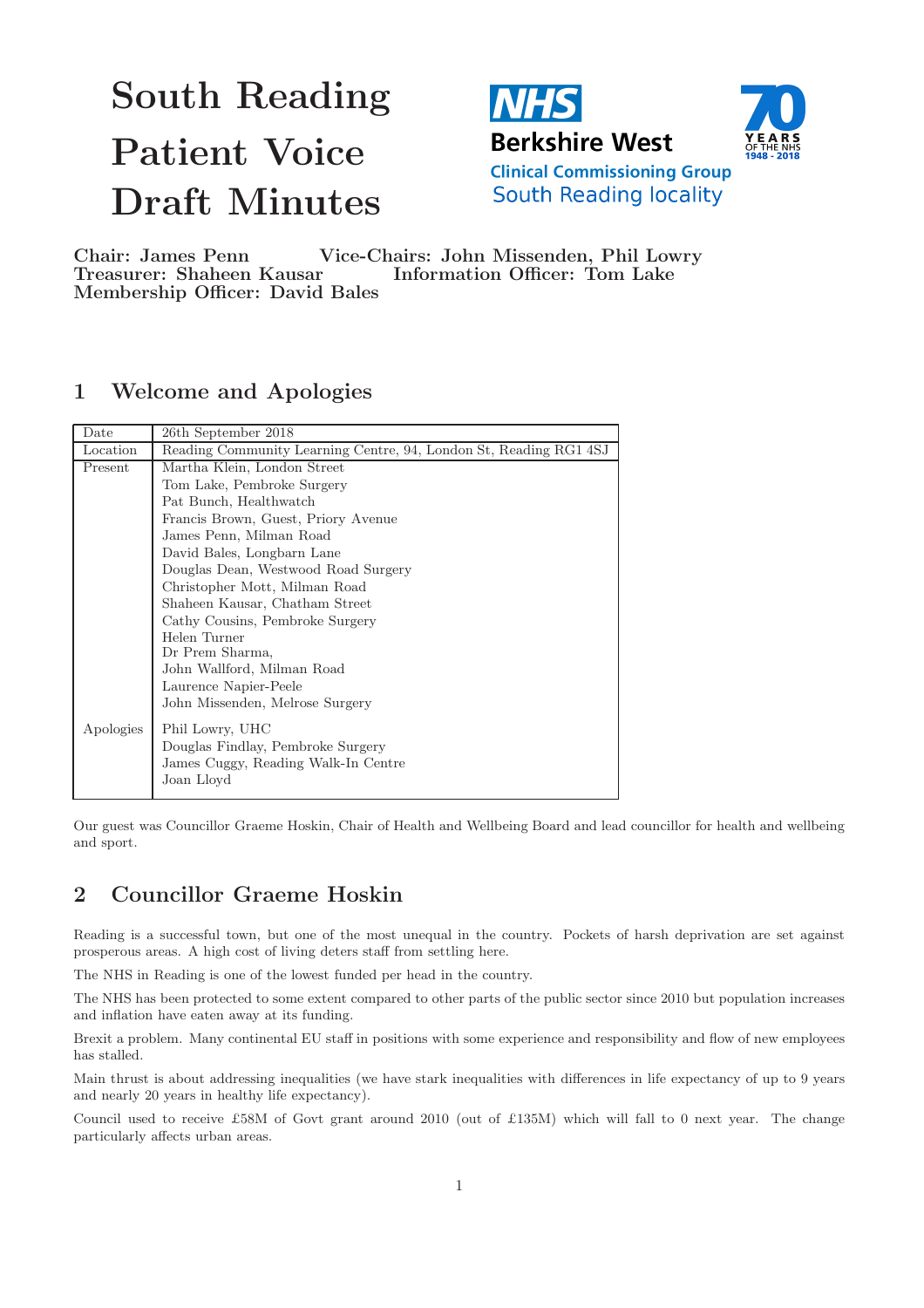Some areas raise less council tax income than others, e.g. Wokingham has higher valuations than Reading. The Govt levelling up funding has come to an end and so there are large differences in available funding.

An important contributor to social mobility is getting deprived children into child care. Youth services have been cut to the bone. Education and Skills services are now very restricted. £37B per year will be cut from welfare spending. Families, especially with a disabled member, have lost and this makes a diference to e.g. being able to buy healthy food. Homelessness is a real challenge. Families being moved on has a great impact on children and their education. Life expectancy has started to fall in the UK while in the rest of the EU it is still increasing.

The council's armoury in fighting these challenges is limited but at least areas can work together and Council and NHS can collaborate.

Long term public health is part of the Council's responsibility. Quit smoking, sexual health, alcohol harm reduction. The budget was never adequate to really drive people and families to healthier lifestyles. It was transferred to councils with the Health and Social Care Act and then significantly cut. Wider cuts to council budgets mean that mental health services and homelessness services are under real stress. Healthwatch Reading is a particularly active branch. They do a great job in the town. But the money we have to support them is being screwed down and down. In the long term we will see real damage to our society if we don't change tack soon. The voluntary and charitable sector is very strong in Reading but the money to support it is being cut away.

Changes to the organisation of the NHS are coming in again, with local bodies coming together in the Integrated Care System and councils should be part of that. We want to see NHS planning stay close to the people. Consultation on the governance of the Integrated Care System is not yet determined. We very much want to preserve the public sector ethos of transparancy and democracy.

We are increasingly focusing services on the greatest need. We may have to withdraw some services from more prosperous areas. These are very challenging times.

The link between leisure, exercise, sport and health is important and that is why I have a joint portfolio for these topics.

That was a very rapid tour - hopefully you have gained some idea of the breadth of work of the Health and Wellbeing Board.

James Penn: Thank for that very comprehensive look across the scope of the Health and Wellbeing board - I am sure there will be plenty of questions.

Dr Sharma: Thank you for this review. Have you got some figures for these topics. This is a very sensitive subject and objectivity is very helpful.

Graeme Hoskin: One of the starkest statistics is the proportion of GDP that we devote to health. Our proportion has been declining year on year. We are an ageing society and need to spend money on this.

Laurence Napier-Peele: In terms of the council "Narrowing the Gap" agenda in 2014, what contribution was health and wellbeing intended to make?

Graeme Hoskin: Police, Fire Brigade, NHS have all been affected. Health and Wellbeing strategy has emphasised correcting inequalities.

It was a good decision to bring public health within local authorities. We have been able to use the expertise to bring health issues to the fore in decision making. The council is increasingly looking at health impacts of all decisions.

Cathy Cousins: What is the population of Reading and is it increasing?

GH: About 163,000 in the Borough. Should be enough to be able to run a health economy.

Reading has a relatively young population but we need people to come in and support as we age.

The trend is to rely less on hospital services. If we have healthier communities, we might have less use of A&E.

Dr Sharma: Royal Berkshire Hospital has a problem with people affected by alcohol. We need education at every level starting in the schools.

Graaeme Hoskin: Levels of alcohol and drug usage are falling in Reading and across the country. Alcohol has a massive impact and may not have had the focus it should have had.

We are trying to get more effort into the town centre - the First Bus and street pastors.

Pat Bunch: After consultation we hear of Cuts of £118K to drug and alcohol prevention services. How will we recommission this with less money? We have good services and this may attract sufferers to come to Reading. There are good outcomes from the services.

Graeme Hoskin: We are looking at how we can join up with other neighbouring areas. No decision yet on funding - that is to come. So far just indicative.

Pat Bunch: In terms of hubs and centres how do pharmacies fit in? We have a very high spend on supporting drug users in primary care. Community pharmacies could be used more. We need to reach people earlier. The voluntary and charitable sector and primary care could do more - we need more coordination.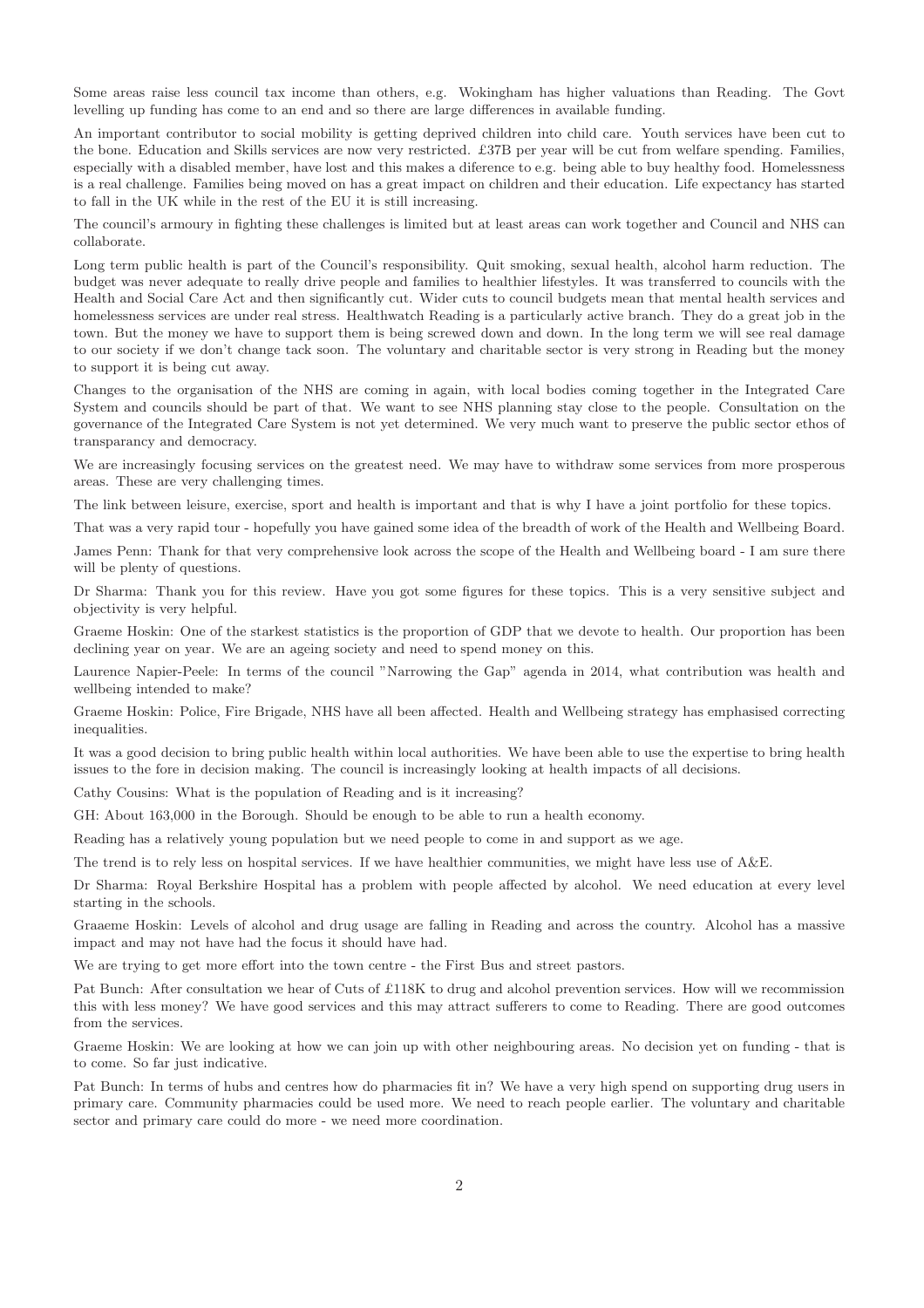John Missenden: Thank you for all your work. Can you expect to reduce demand? We look at poverty and ill-health as a result of poor decision making. Plenty of wealthy people are misusing alcohol. Cooking from ingredients is better than ready-made take-away. We need a covered market for fresh produce in Reading. Increasingly we are seeing families in short-term accommodation. There needs to be a way of getting back a long-term tenancy for families. Sometimes the effectiveness of the existing strategies seems to fall short. I have 2 90-year old neighbours. They were given assessments (at Oakwood Ward and The Willows, Hexham) but nothing was done. The council should refuse to pay for poor treatment. Their carer was fined £30 for parking outside after 5.30pm. We need problem solving and sufficient skill to make the systems work properly together.

Graeme Hoskin: We are doing lots of work with food outlets. And with people on universal credit.

Registered carers should have parking permits available - perhaps there was some irregularity in your case.

TL: We can see that in some areas primary care seems very prosperous, and indeed there is a boost to income from private travel, insurance etc work with a prosperous patient list, while in other areas we see poorer premises and patient feedback indicates poorer function at the GP practice. Whatever mechanisms are supposed to funnel more funds to deprived areas are not really doing enough.

TL: The Berkshire West 10 Integration Board seems to have been dissolved. Can you tell us why this is?

Graeme Hoskin: It is highly unusual to have so little local authority representation in the NHS governance. The NHS doesn't have our (local government's) transparency and openess. Locally the Better Care Fund (Social work/care jointly funded and managed by NHS and local authority) is continuing and feeding into the Integrated Care System. We need to make sure that we work with neighbouring authorities despite political differences to make sure that we maintain local authority cooperation with the local NHS.

Francis Brown: It can be challengin to work with neighbours. There are so many difficulties in local authorities working together and working with the voluntary and charitable sector which deserves much more recognition than it gets.

Graeme Hoskin: Yes, but we have to do it. In some parts of care we have much larger planning areas than a single authority. We need to overcome the concerns of the others that Reading is a pit of need. We need to work together to get our voices heard.

Douglas Dean: You said that your were pleased that Council is taking more responsibility for public health. I believe that bed-blocking will never be solved with 2 separate budgets responsible for hospital and social care.

Graeme Hoskin: With delayed transfers of care out of hospital the problem is largely NHS care in the community. Hopefully with the Integrated Care System this will be better. Public health is well-placed in local authorities as much of their decision making bears on health e g education, housing, drainage, leisure all bear on health.

In Sweden municipal bodies provide health and care services. Local elected bodies can be more responsive to local needs. There is lots of good work in terms of personalisation etc. The NHS could learn from local authorities.

Reading is one of the most improved areas in the country in terms of delayed transfers of care out of hospital. People deserve not to be stuck in hospital.

Christopher Mott: It is a pleasure to discuss this with you but the clinical side has gone backwards in terms of lay involvement, governing body lay members gone from 8 to 3, number of GPs on the governing body has gone down too. There is almost no contact with the planners but trivial compared with the sort of exchange we have had here. Patient engagement has gone backwards in our NHS. People involvement is so important.

Graeme Hoskin: With such tight funding co-production is more necessary.

Laurence Napier-Peele: A local authority is democratic. NHS bodies are appointed and do what the hell they like. Sometimes they seem to be totally unaccountable.

Graeme Hoskin: We will push for what you are asking for - we will push for people engagement in our national consultation response.

Shaheen Kausar: Here at Reading Community Learning Centre we are doing a lot of work with mental health. Working on this in schools and with young people is becoming so important. We have a substanntial Nepalese community - and many don't understand the language and get advice and treatment despite the prevalence of chronic conditions.

James Penn: I was at Fresher's Fair at Reading University and notice the notices about alcohol counselling.

Graeme Hoskin: Our relationship with university is important.

John Wolford: Can I remind people of Older People's Day on 1st October - celebration in Broad Street Mall. It is the UN day of the Older Person.

# 3 Minutes

Martha Klein: Page 3 - sentence on cataracts doesn't make sense.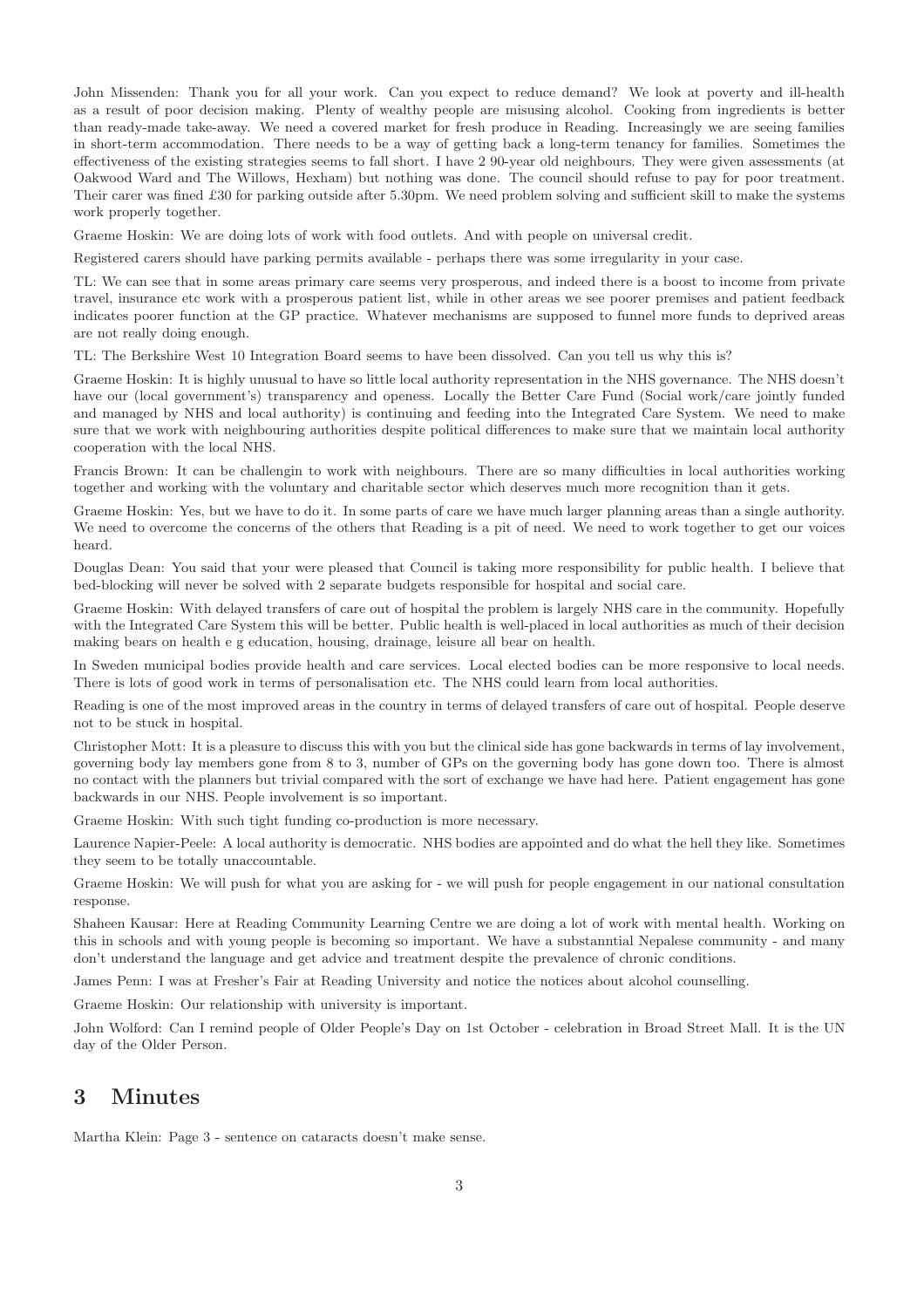Laurence Napier-Poole: 8 August Disability Awareness Fun Day - did have fun-packed events.

# 4 Action List

We have progress on funding for public liability insurance.

Laurence Napier-Poole: attending meeting Berkshire Community Foundation will look for events.

# 5 Patient Participation Groups

#### 5.1 Milman Road Heatlh Centre

Christopher Mott: The group met on Saturday with Francis Brown as guest speaker. We had a good discussion on the possible biases in the statistics.

# 5.2 London Street

Martha Klein: I have not attended any meeting recently but have heard that 200 or 300 new patients from Priory Avenue have joined the practice.

#### 5.3 Chatham Street

Shaheen Kausar: Nothing to report. The PPG is not active.

Tom Lake: We have asked the CCG to bring in at least a a pilot on the use of facilitators to bring the number and working of PPGs to a good standard.

#### 5.4 Walk-In Centre

James Penn: The PPG meets every month. We need to contact them. Francis Brown: At least 700 patients have joined there from Priory Ave. Laurence Napier-Peele: We could invite the service manager from the Walk-In Centre to talk. James Penn: Waiting times have now improved - about 1 hour. Francis Brown: Telephone answering times are appalling.

#### 5.5 Melrose

Pat Bunch: Melrose will be merging with Eldon Road. John Missenden: The practice is reluctant to take patients too far from the practice. Pat Bunch: The merger has been put off to Spring 2019.

#### 5.6 Longbarn

David Bales: Nothing to report.

# 6 Healthwatch Report

Pat Bunch: Rebecca (now) Curtayne is back from sabbatical. Samuel Dalton is the new Integrated Care System officer joint between the CCG and the other Berkshire West Healthwatches.

We now have 9 reports on care home enter and view published. We are now looking at their dementia faclities. The majority of patients in care homes have some degree of dementia.

I attended the access for disability meeting at the council - really interesting - public transport and taxis - how much difficulty people with disabilities have. Not just wheelchairs - those poorly sighted etc. Public transport will be a focus.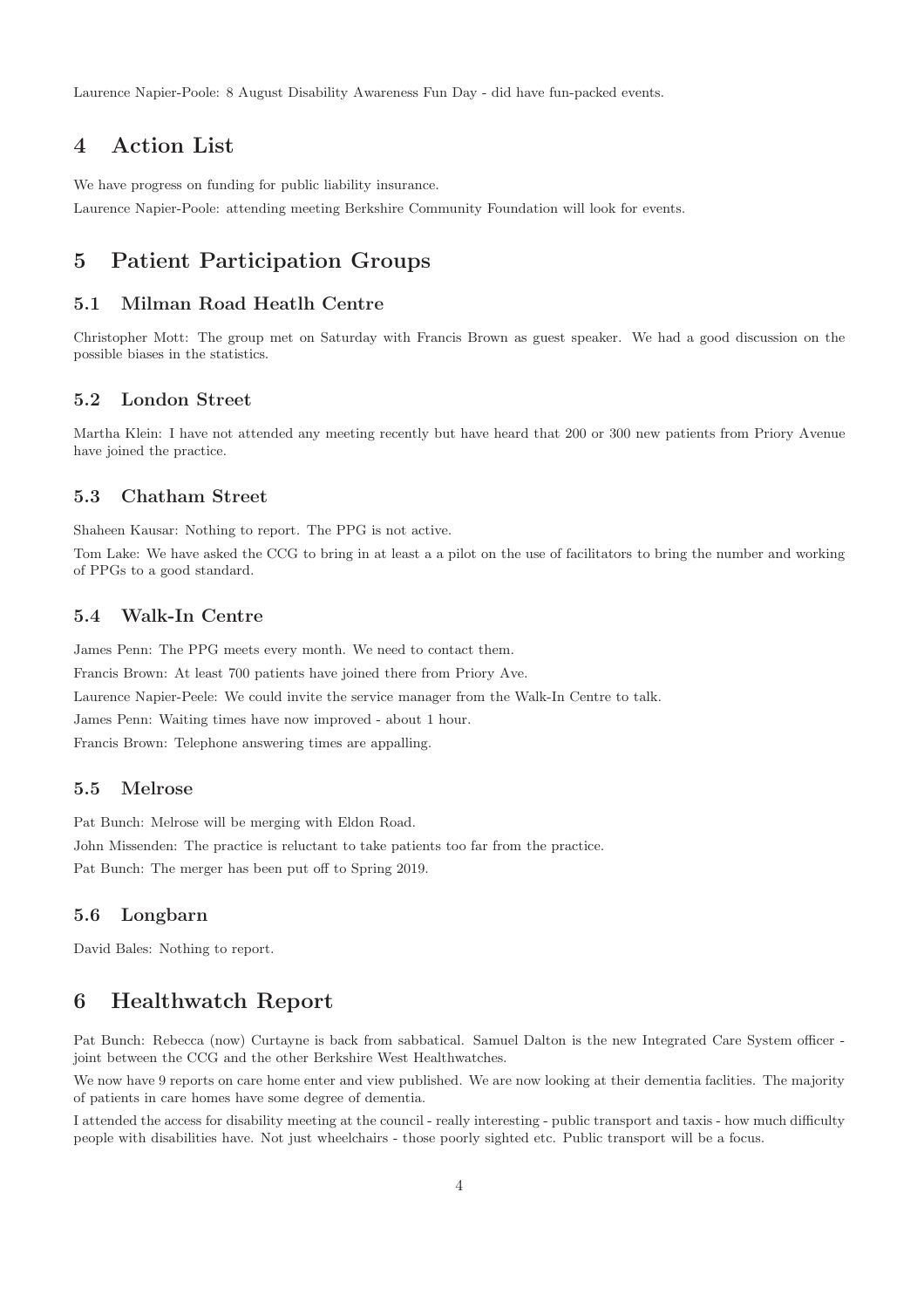I also attended the living Well event at Balmore Park - an excellent event. GP talk, council services etc.

I was at Reading College Fresher's Fair this Monday. Looking to engage with younger people. Survey for students at uni/college. Give away card with details of various health services. Very popular.

September 28 Mental Health Crisis Workshop - run by Recovery College and SEAP.

Talkback has its AGM on OCtober 4.

Berkshire Community Foundation has arranged a funding meeting for 8th October.

The Royal Berkshire Hospital is running an event considering discharge on 26th October - open to all.

7 day GP cover starts on 1st October

#### 6.1 New CQC ratings

Peppard Rd - good (July).

Russell Street - was "Requires Improvement" - now Good.

Royal Berkshire Hospital on 9th November - Friday. Patient partnership conference.

# 7 Patient Feedback Review

Francis Brown: Patient feedback for primary care is gathered by an annual survey and 4 questions reported on the NHS Choices page for each surgery. Response rates from 15% to 50%. About 2 million questionnaires sent out, more to low responding surgeries. Statistically sound.

What does a response of 72% approval mean? Have worked this into rankings. Milman Road - is in the lower 25% to 50% - could do better but no cause for concern. In same cluster. Longbarn Lane is in bottom 10%. Chancellor House looks reasonable. Christchurch Road also reasonable.

More alarming South Reading surgery - many new patients received when Whitley Wood Road surgery closed down. In bottom 5% on all questions. And in the year before the results were not very good.

The Walk-In Centre have 2 results in the bottom 10% and have now got another 700 or more patients from Priory Avenue.

Chatham Street - one of their figures in the bottom 5% - other figures at around the lower 25% level.

Circuit Lane (under previous management) was in the bottom 1%.

When this moved from 4 times a year to 1 a year the Friends and Family Test was introduced. None of these 4 surgeries with bad annual survey results are publishing the FFT results. Other surgeries causing concern are Wokingham Medical Centre (3 results in bottom 10%) and Falkland surgery in Newbury (one result in bottom 4%).

There are some really good ones in Berkshire West as well.

University Health Centre is doing very well and has a huge catchment area.

We must ask the CCG what is going on in Primary Care.

# 8 World Mental Health Day - 10th October

Theme: Suicide Awareness and Prevention

Utulivu putting on a big event at RISC - 10 - 12.30 - please register for catering purposes.

Care Quality Commission: Second Tranche of Local System Reviews in Reading in week 8th October and week 29th October - local system review - health and social care interface - governance and processes. Not mental health or specialist commissioning but will look at case tracking for people with dementia. RBC services guide - Nina Crispin.